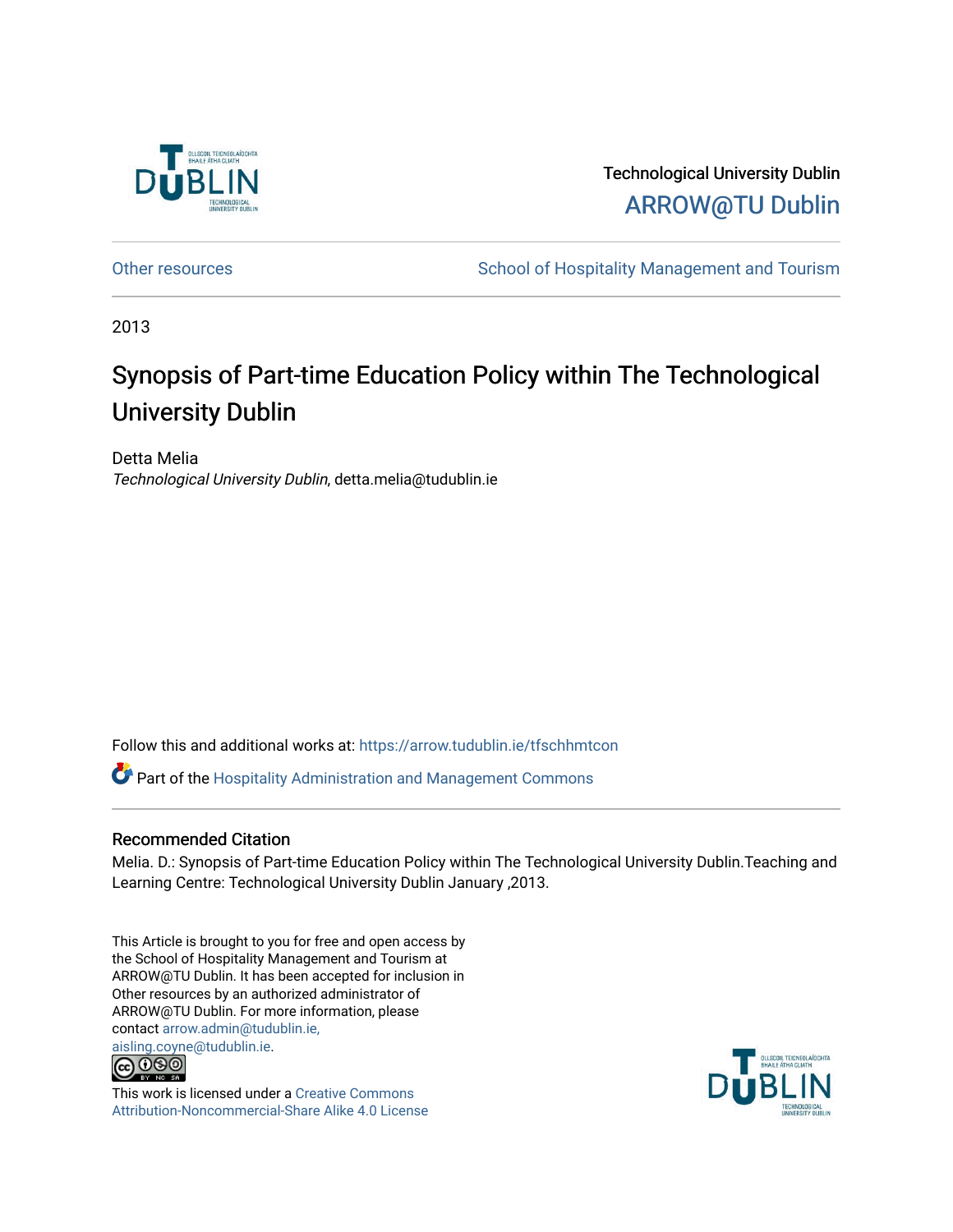

# **Working Synopsis of Paper** *a* **Synopsis of Participate Controllering Policy with Policy with Policy with**  $\mathbf{P}$ **Synopsis of Part-time Education Policy within**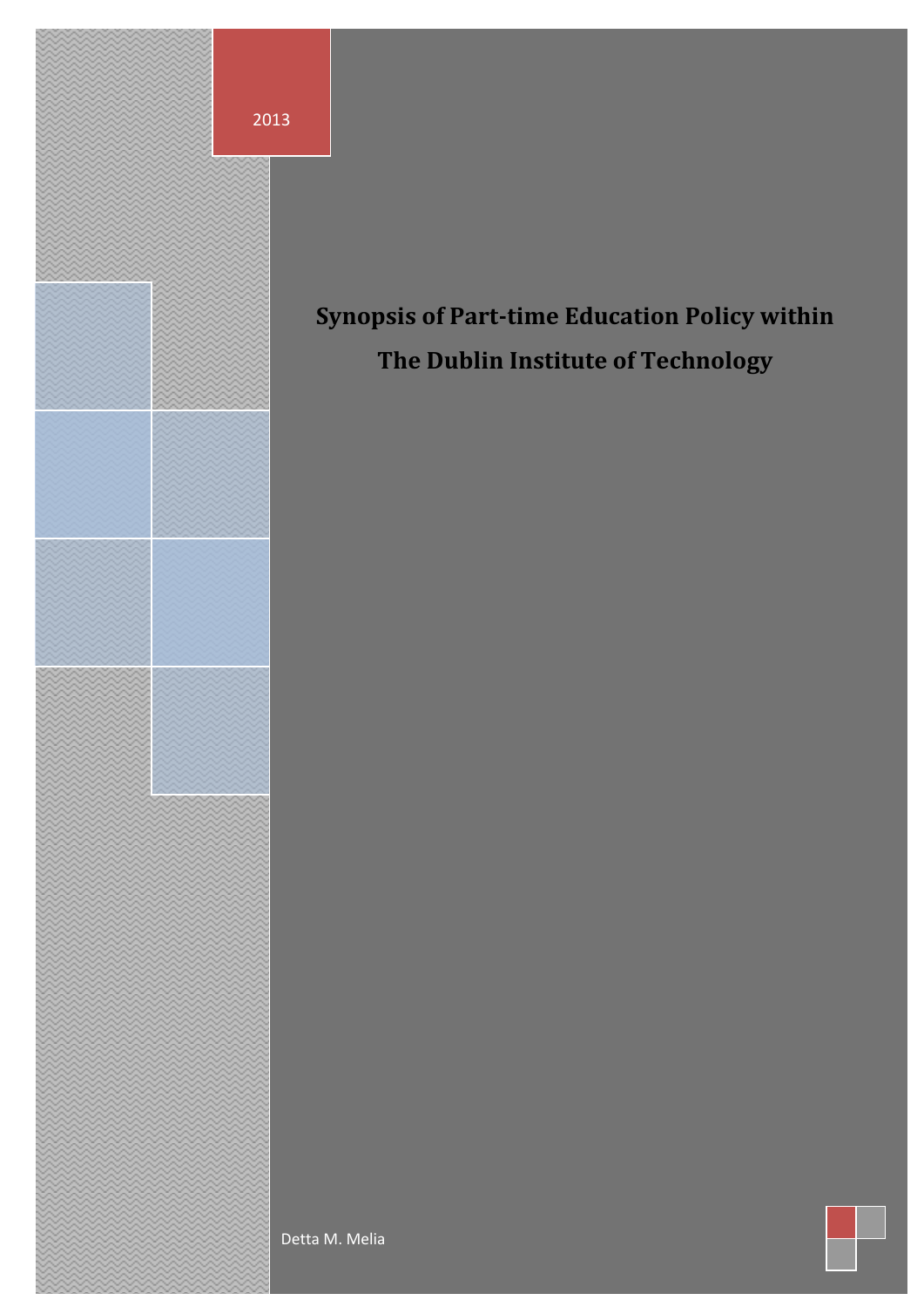#### **Abstract and Terms of Reference**

The purpose of this paper was to investigate the nature of part-time student provision within DIT, using policy and strategy documents. The purpose was also to investigate the needs of part-time students and following these considerations provide recommendations for the future development of part-time student education at DIT as part of the Masters in Education - Education Policy Module.

The first section of this paper examines the background and context of part-time and flexible learning opportunities in the literature. It makes comparisons between the numbers following parttime education programmes as opposed to full-time education programmes and highlights that only 18% of students studying at DIT in 2010 – 2011 were studying part-time.

The next section analyses the opportunities and challenges in the provision of part-time education and suggests that there are a number of avenues available in the delivery of part-time education which include; the time it takes to complete a programme of study, blocking of modules, and summer schools as opportunities. However, this paper also presents the challenges impacting on part-time education and reviews the challenges for students and the challenges facing the Dublin Institute of Technology in the provision of part-time education. The deepening recession, lack of resources and the financial constraints appear to be major challenges.

Section three presents the needs of part-time and life-long learning students and highlight the profile of the typical part-time student at DIT. This was carried out from an analysis of existing literature and from a number of research studies carried out on part-time education in DIT. The reasons students partake in part-time education are documented and include the need to develop skills to enhance a career, develop skills to change career or to begin a career as driving forces for returning to part-time education. The circumstances where students' needs are not met are highlighted in this section. An analysis of the benefits of part-time education is also highlighted.

Conclusions are drawn to this research paper and some future recommendations are provided where it is suggested that an integrated application and registration systems platform be developed for part-time students, a dedicated registration desk be open on each campus during the first month of study for part-time programmes and that a timely implementation of the communications plan for part-time programmes be carried out.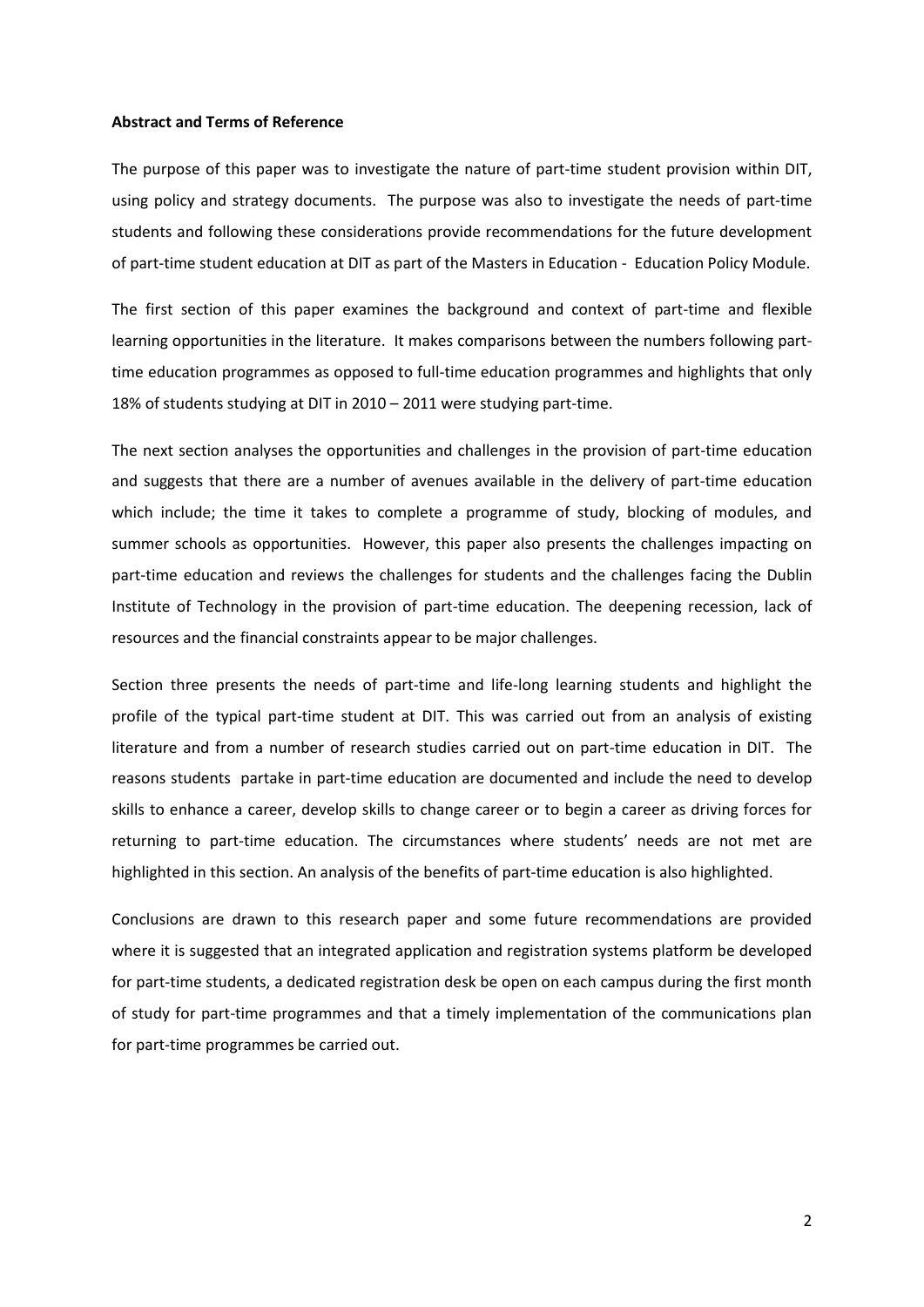## **Table of Contents**

**Page No:** 

## **Abstract and Terms of Reference**

|  | 1. Introduction: Background and Context               | 4  |
|--|-------------------------------------------------------|----|
|  | 2. Opportunities and Challenges                       | 6  |
|  | 3. Needs of part-time and life long learning students | 8  |
|  | 4. Conclusions                                        | 11 |
|  | 5. Future Recommendations                             | 13 |
|  | <b>References:</b>                                    | 16 |

## **List of Tables:**

| Table 1: Part-time and full time numbers in third level education $2010 - 2011$ | 5   |
|---------------------------------------------------------------------------------|-----|
| Table 2: Challenges facing part-time study participants                         | 7   |
| Table 3: Constraints in the provision of part-time programmes                   | 7   |
| Table 4: Circumstances where student needs are not met                          | `10 |
| <b>List of Figures:</b>                                                         |     |
| Figure1: Age profile of part-time students                                      | 8   |
| Figure 2: Reasons to study part-time                                            | 8   |
| Figure 3: Factors of importance when choosing a programme                       | 9   |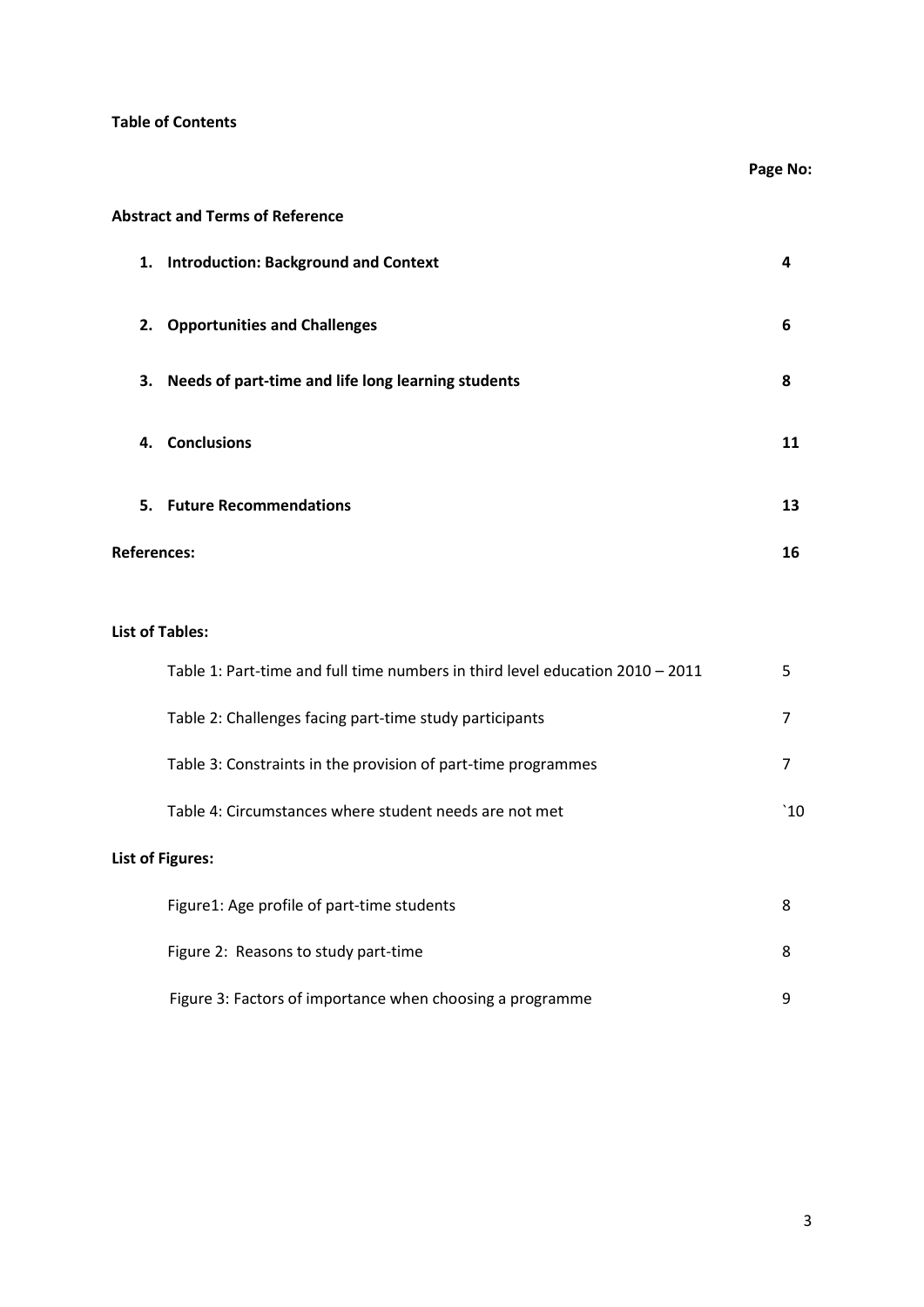#### **1. Introduction: Background and Context**

Part-time and flexible learning opportunities are essential to increasing access to higher education by adults who need to combine study with work or caring responsibilities (HEA, 2012). According to the Department of Education and Skills (2011) part-time and flexible learning is also necessary in order to support those who have become unemployed and who may need to develop new skills and qualifications while remaining available for work. The department also advocates that Ireland needs to raise levels of life long learning and higher education attainment and that more is needed in terms of increasing flexibility and innovation, broader routes of access and a model of funding that supports all full and part-time students equally. However, the educational landscape in Ireland has changed considerable since 2007 (O'Rourke, 2012) when the Institutes of Technology and DIT submitted proposals on flexible learning to the Higher Education Authority.

In 2007 seven percent of all undergraduates were participating on part-time programmes. A target of 12.5% was set for 2010 and a target of 17% by 2013 (HEA, 2010). These targets have been exceeded as a result of a number of factors:

- 1. An emphasis on national and European policy to increase lifelong and flexible learning (Department of Education and Skills, 2011)
- 2. Targeted funding (Strategic Innovation Fund)
- 3. Flexible learning portals such as Bluebrick (www.bluebrick, ie, 2012)
- 4. Recognition of prior learning and work based learning (EINE and REAP projects) through the Institutes of Technology and three of the Universities in Ireland (Department of Education and Skills, 2011)
- 5. Economic Imperatives to support skills development and continued professional development (CPD) in declining and emerging sectors and the educational needs of the unemployed (Springboard, 2012)

This progress is to be commended; however, the focus to date is still on full time education and on school leavers (National Strategy for Higher Education to 2030, 2011). Table 1 provides a breakdown of part-time and full-time numbers in higher education in Ireland in 2010-2011.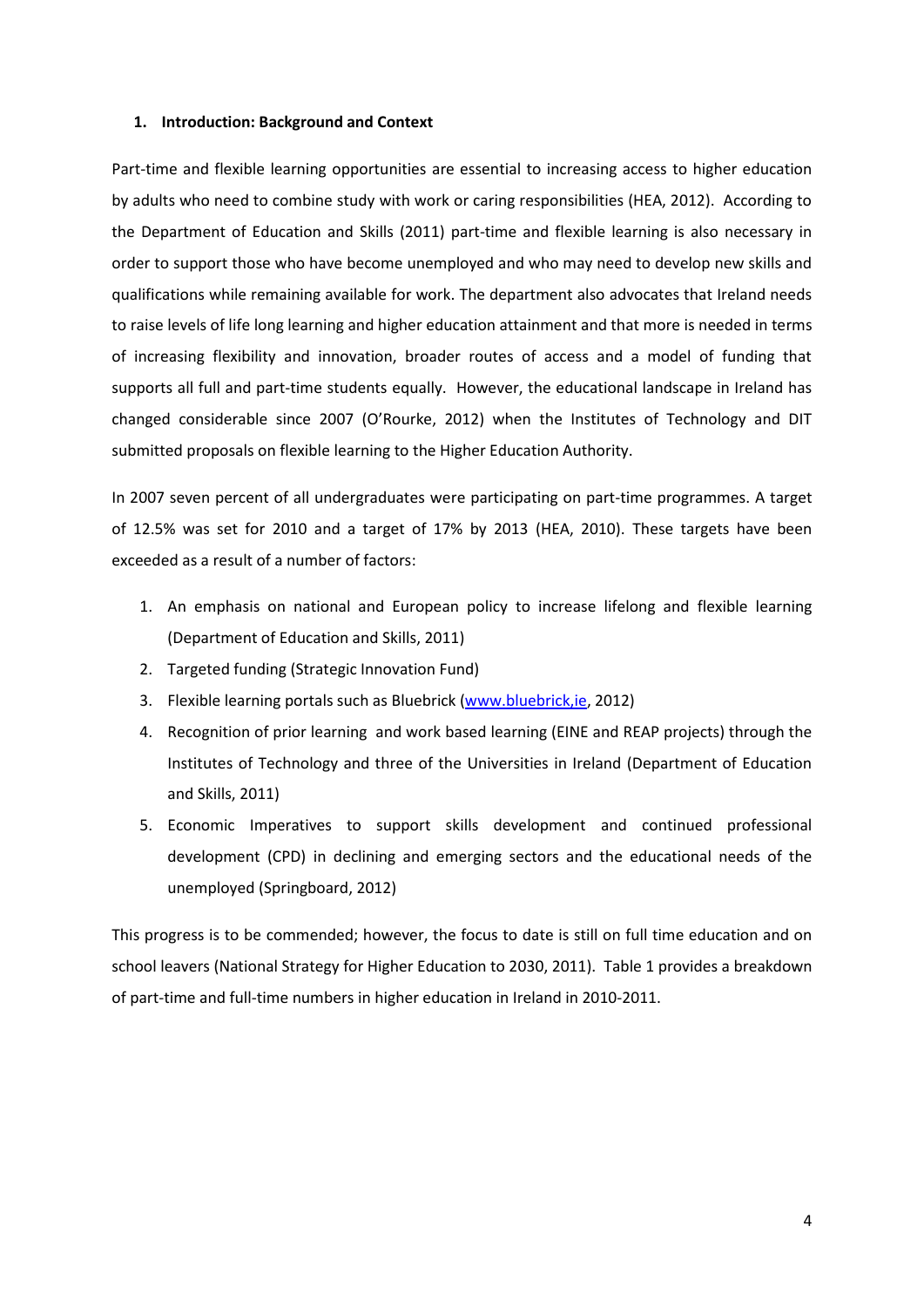|                      | Institutes of     | Universities /  | <b>AII HEA</b> | <b>Other Private</b> | <b>Total</b> |  |  |  |
|----------------------|-------------------|-----------------|----------------|----------------------|--------------|--|--|--|
|                      | <b>Technology</b> | <b>Colleges</b> |                | <b>HEIS</b>          |              |  |  |  |
| Undergraduate        |                   |                 |                |                      |              |  |  |  |
| Part-time            | 18%               | 11%             | 14%            | 34%                  | 15%          |  |  |  |
| <b>Full-time</b>     | 82%               | 89%             | 86%            | 66%                  | 85%          |  |  |  |
| <b>Total UG</b>      | 73,004            | 86,451          | 159,455        | 10,084               | 169,539      |  |  |  |
| <b>Post Graduate</b> |                   |                 |                |                      |              |  |  |  |
| Part-time            | 49%               | 35%             | 37%            | 32%                  | 37%          |  |  |  |
| <b>Full-time</b>     | 51%               | 65%             | 63%            | 68%                  | 63%          |  |  |  |
| <b>Total PG</b>      | 5,376             | 29,364          | 34,740         | 2,172                | 36,912       |  |  |  |
| <b>Total</b>         | 78,380            | 115,815         | 194,195        | 12,256               | 206,451      |  |  |  |

#### **Table 1: Part-time and full time numbers in third level education 2010 – 2011**

*Source:* HEA (2012)

Table 1 highlights the breakdown between part-time and full time levels of participation with for example, in the Institutes of Technology part-time participation is 18% and full time is 82% for undergraduate programmes, however, this in comparison to 49% part-time and 51% full-time at post graduate level. Breaking this down further to the Dublin Institute of Technology, the ratio of part-time to full time is 20:80. The research further highlights that 47% of part-time undergraduates are studying level 6 and 7 programmes (National Strategy for Higher Education to 2030, 2011). The research also indicates that there is a higher participation of part-time level on post graduate programmes. DIT registered 1,740 part-time students in 2012 / 2013 on first year programmes compared to 1,169 in 2010 / 1011, an increase of 32% (DIT Registration return to HEA, 2012). This figure does not include students on part-time research programmes, apprenticeships or junior music studies.

There are clear criteria which sets the designation for Technological University status centring on part-time and life long learning. Programmes from level 6 to 10 are required to meet local, regional and national demand (HEA, 2012). In addition, a combined minimum of 30% of all students in the applicant Institution will be lifelong learning students enrolled on professional focused programmes and industry up-skilling, including part-time, work related programmes and work-study programmes and / or mature learners. This does not include those students' part or full time studying apprentice programmes (HEA, 2012; Department of Education and Skills, 2012; College of Engineering and Built Environment, 2012).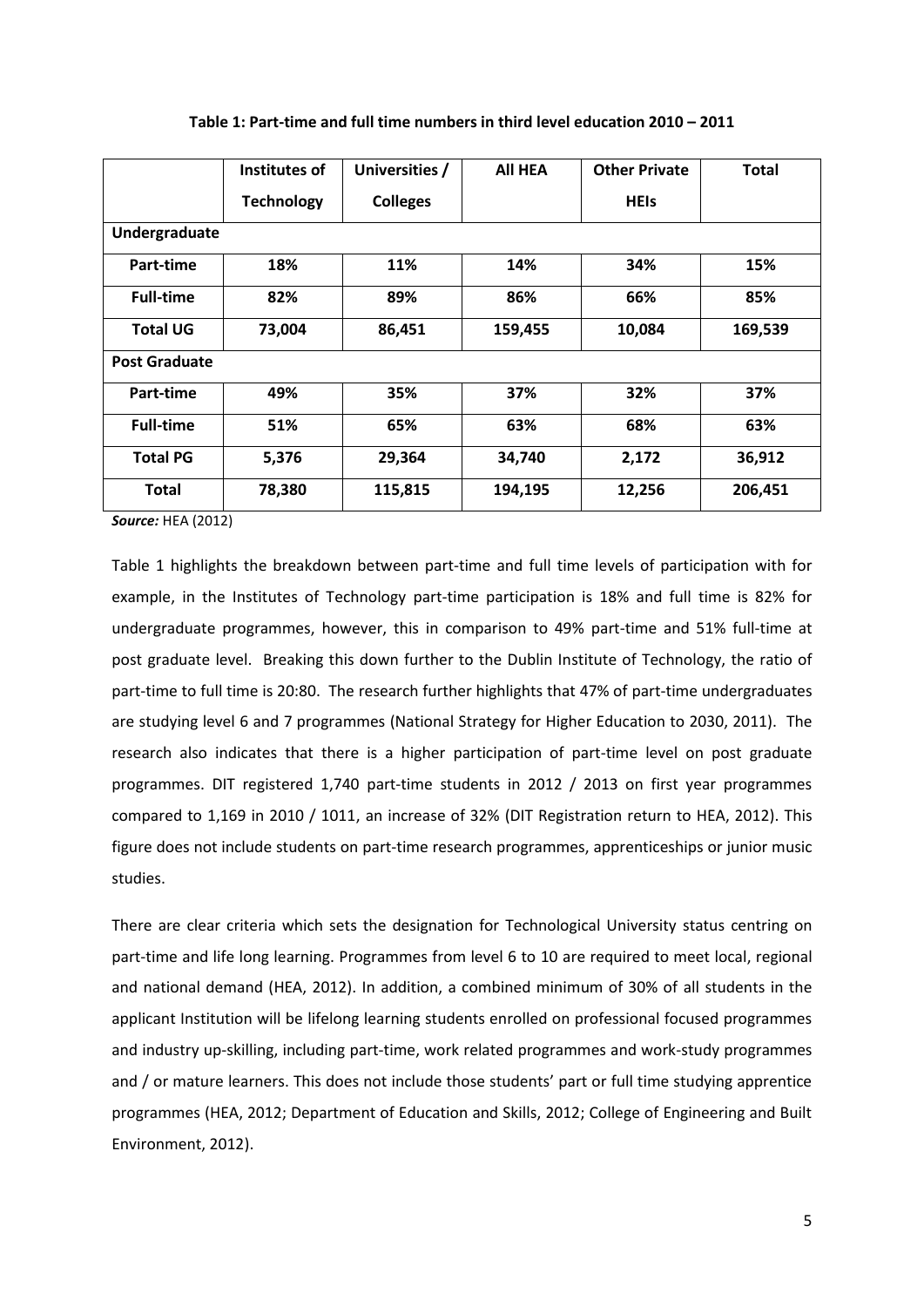Achievement of the 30% target presents challenges, however, with the strategic alliance with the Institute of technology Tallaght (ITT) and the Institute of Technology Blancherstown (ITB), flexible and blended learning initiatives, distance learning initiatives, off campus provision, outreach programmes, working with local businesses, collaboration with professional bodies, development of CPD, provision for CPD modules to contribute to a certificate or degree, more flexibility in availability and access outside the normal working week, and a clear communication plan will assist the achievement of this target (Technological University of Dublin Alliance, 2012). This will, however, involve a DIT wide need for an integrated technological and administrative support platform. Highlighting DIT's unique selling points such as the wide variety of programmes, own awarding body and reputation will also assist the achievement of this target.

The next section addresses the opportunities and challenges in the provision of part-time programmes

#### **2. Opportunities and Challenges**

Research carried out by the HEA (2009) suggest that significant advances have been made by Irish higher education institutions in the innovative use of technology and virtual learning environments, providing opportunities for inclusion of a far greater cohort of students who would be unable to participate because of location, employment, disability or income. Indeed, there are opportunities to grow part-time participation in education through working with local and national business stakeholders, collaboration with employers, County Enterprise Boards and area partnerships. According to the research (HEA, 2009) road shows and open evenings are two initiatives focusing on part-time study which are deemed to be highly successful. Other supports that would facilitate parttime study include scholarships and Springboard projects. Research carried out by the HEA (2009) indicates that there are different strategies to assist part-time students such as modular study, specific technological support and out-reach programmes. Flexibility in terms of the time it takes to complete a programme of study, block modules and summer schools are also initiatives worthy of consideration. In addition a dedicated part-time administration desk is available to students in one particular institution (College o Engineering and Built Environment, 2012).

While opportunities abound there are many challenges to part-time study both in terms of the student experience and the delivery of part-time programmes. Research carried out by the EUROstudent Survey (2009), survey of Springboard applicants (2011) and feedback from the National Access Office Advisory Group (2010) suggest that there are barriers and challenges to part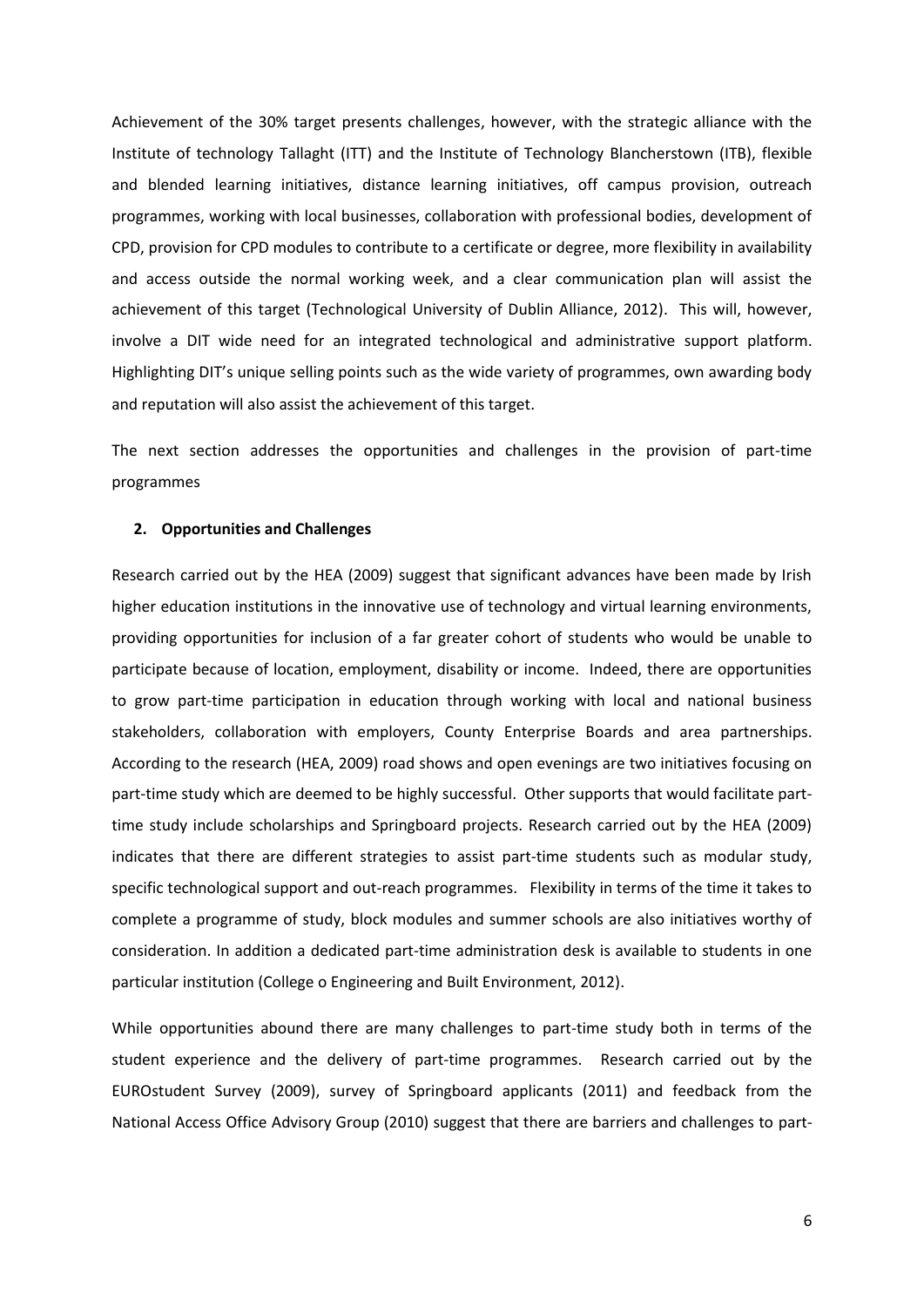time education delivery and participation. Table 2 outlines some of the challenges identified from the literature.

| Different treatment of part-time students                                                 |
|-------------------------------------------------------------------------------------------|
| Support facilities weak                                                                   |
| Full time students are the priority                                                       |
| Lack of resources                                                                         |
| Lack of administration, services and supports particularly at night and at weekends       |
| Gaps in information and guidance                                                          |
| All part-time students must pay fees and are not eligible to apply for maintenance grants |
| (some labour market initiatives now being activated but they are limited)                 |
| A narrower range of programmes                                                            |
| Lack of clarity in application and admission processes                                    |
| Part-time students with disabilities do not have the same access to services as full time |
| students                                                                                  |
| Work and workload (participation is part-time but the work and workload equates to full   |
| time study)                                                                               |
| Part – time students doing same modules to the same standard with less contact hours /    |
| sit the same exams / focus is on the full time students and they get the better resources |
| <b>Funding Education</b>                                                                  |
| Balance of Work / personal life / college is difficult                                    |
| ources: HEA (2009: 2012); OECD (2004); National Strategy for Higher Education (2012       |

## **Table 2: Challenges Facing Part-Time Study Participants**

**Sources:** HEA (2009: 2012); OECD (2004); National Strategy for Higher Education (2012) Springboard (2011); EUROStudent Survey (2011); National Access Office Advisory Group (2010); Darmody and Flemming (2009).

Challenges facing the Dublin Institute of Technology in providing part-time programmes include a

number of constraints. Table 3 highlights those constraints.

## **Table 3: Constraints in the Provision of Part-Time Programmes**

| <b>Financial Constraints</b>                                                              |
|-------------------------------------------------------------------------------------------|
| Access to buildings at night and at weekends                                              |
| Access to resources outside the 9-5 schedule                                              |
| Facilities not available to part-time students at night and weekends includes canteens    |
| Communications                                                                            |
| Lack of an integrated technological support service and system / WiFi / Blended learning  |
| platform / WebCourses                                                                     |
| Struggle to provide the flexibility required by part-time students because of cutbacks/   |
| willingness of staff and financial constraints                                            |
| Difficulty in paying overtime or incentivising staff to participate outside of normal 9-5 |
| working hours in order to facilitate part-time students                                   |
| Provision of support services at each campus is problematic because of centralisation and |
| reduced staff levels                                                                      |
| Provision of shared modules and support module is problematic because of the location     |
| of the different campuses                                                                 |
|                                                                                           |

*Source:* Directorate of Academic Affairs and Registrar (2012)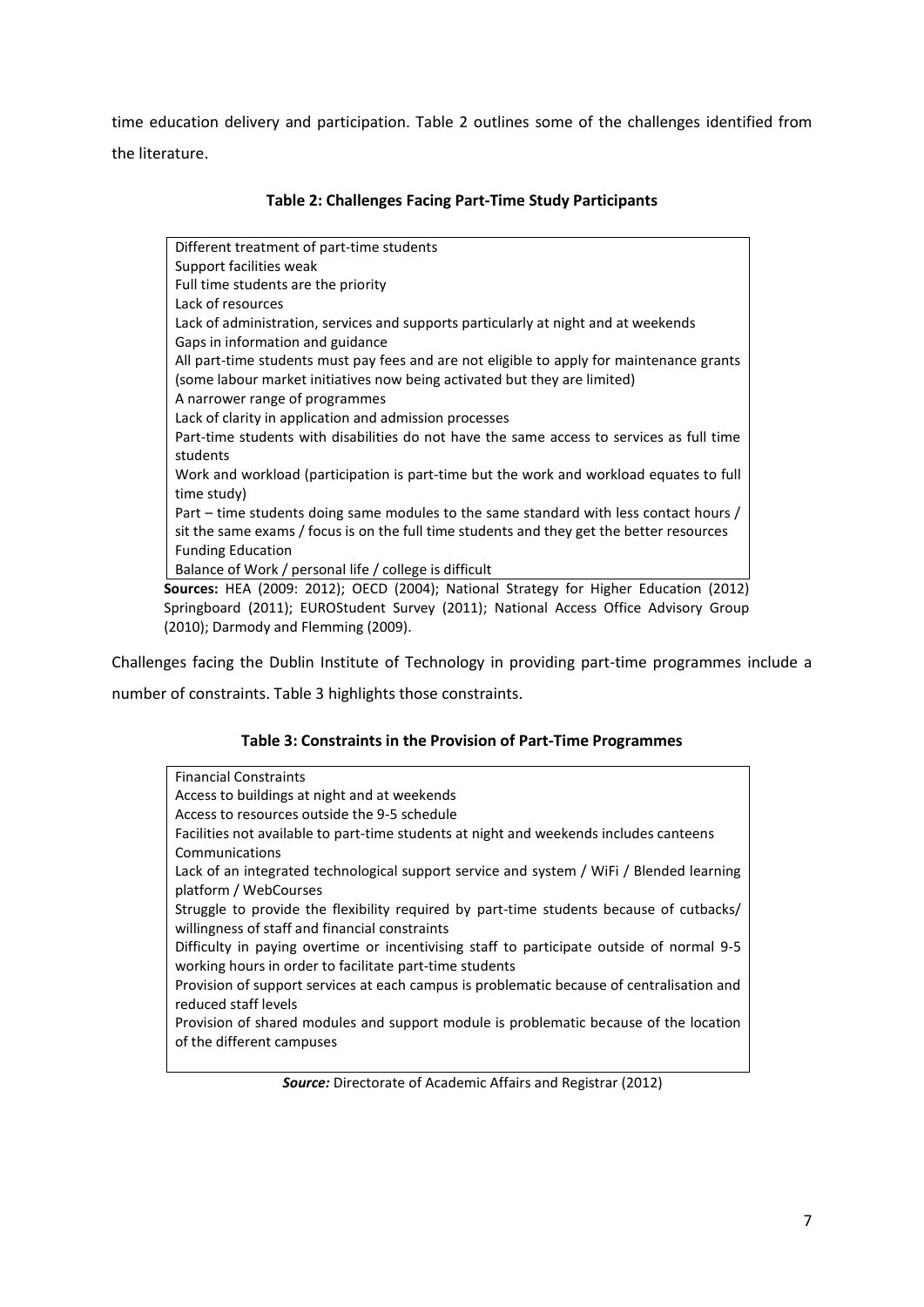#### **3. The Needs of Part -Time and Life Long Learning Students**

This next section analyses the needs of part-time and life long learning students. Further, it examines the reasons students return to study, why they choose a programme and highlights circumstances where students needs are not met.

Research carried out indicates that the profile of the average part-time student is aged 23 or older, 53% are female, are from skilled, semi skilled, and unskilled backgrounds and less than 50% have a second level education (HEA, 2012; Russell, 2012). Seventy Six percent of these students are in full time employment, 9% are working part-time and 13% are seeking employment (Russell, 2012). In addition, the research indicates that part-time students on level 6 and 7 programmes have a higher retention rate than those on level 8 programmes (HEA, 2012). Research carried out by Russell (2012) provides a breakdown of the age profile of part-time students. Figure 1 reflects this profile.

#### **Figure 1: Age Profile of Part-Time Students**



There are a number of reasons for students retuning to part-time study which include economic, personal, civic and social reasons (HEA, 2012). However, Russell (2012) suggest that 59% of students return to part-time education to develop a skills to enhance their existing career, 19% return to develop skills to change career and 11% to begin a career. Figure 2 outlines the findings of Russell's (2012) research.



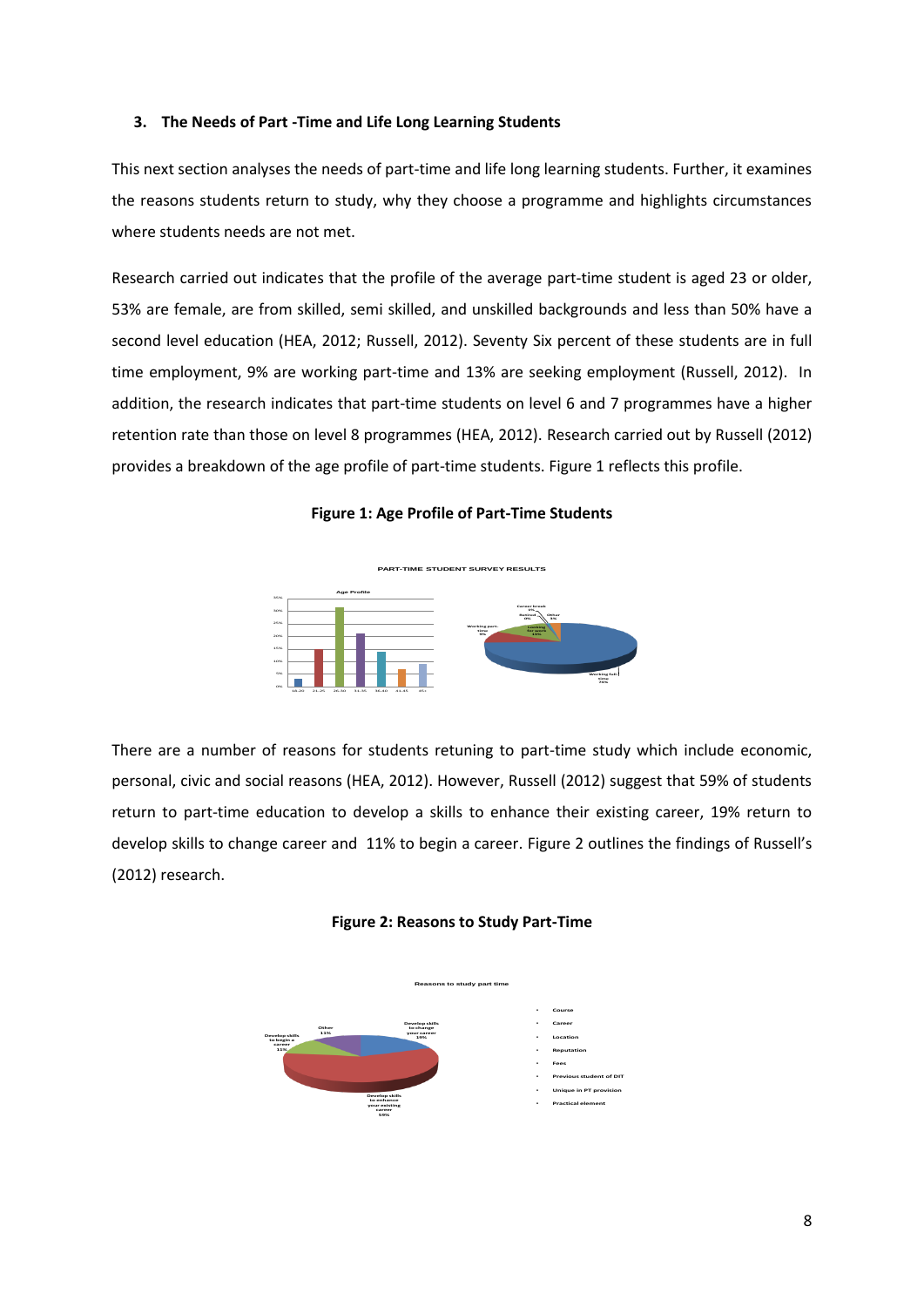Research has also highlighted that there are a number of factors that are important when choosing a DIT programme to study part-time. The most important being programme content, future career prospects, personal interest, skills enhancement for work, DIT reputation, Job prospects upon completion and recognition by professional bodies. Figure 3 highlights the factors.



**Figure 3: Factors of Importance when Choosing a Programme**

#### *Source* (Russell (2012)

Research carried out by Johnson and Melia (2013) suggest that the majority students returned to part-time education on the level 6 Hospitality Management Programme because of a need to gain a qualification, to achieve a promotion or to start their own business. The majority of the students responding to the research also indicated that they would continue to the degree or level 7 programme on a part-time basis. The 2011 – 2012 cohort of students (40) were asked to indicate how they were informed of the programme and the following are the results of that research (Johnson and Melia, 2012):

- Sixteen (40%) were searching for the right course and found the information on the website
- Five (12.5%) students heard from supervisor / manager / Part of their training within their own organisation
- Seven (17.5%) students heard through word-of-mouth / Past Students / Colleagues at Work
- Six (15%) received the information from the College / Lecturers on the programme through their workplace
- Six (15%) got the information through their organisations / association websites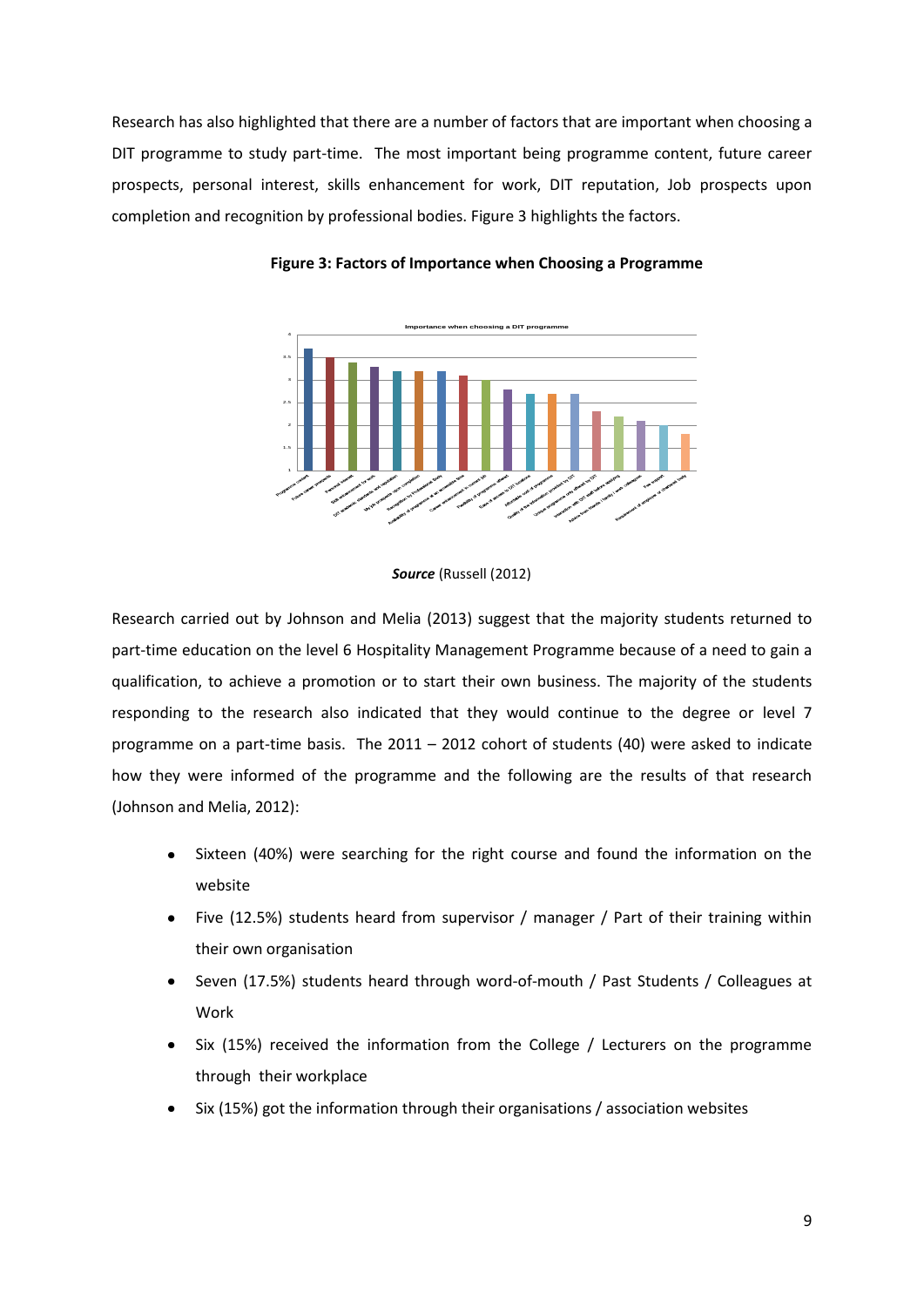The research also indicates that the needs of the students are not met in certain circumstances. Table 4 highlights those circumstances.

| Table 4: Circumstances where Students Needs are not met |  |  |
|---------------------------------------------------------|--|--|
|---------------------------------------------------------|--|--|

Poor induction Programmes mirroring full time programmes – lack of relevance No integrated approach of flexible learning using technology – it depends on the skills of the lecturer Help desk for students is non-existent Poor communication for registration and support services The expectation that technology and distance learning is acceptable to part –time students WebCourses is not an easy portal to access or use Timetabling changes are problematic Assessments need to be scheduled across the programme not by module alone Teamwork on assignments is difficult when in fulltime employment Standard of some lecturers / content / notes are not high / dated Access to WiFi is not satisfactory for students Closing time of buildings does not correspond to timetable Administrative support is not accessible Cleanliness of buildings Sense of being ignored by DIT Registration for part-time students is very difficult Canteen facilities are very poor / not open at night Equipment in some classrooms is very basic Technology doe not always work in the classrooms Levels of heat / cold vary in classrooms Quality of assessment not quantity Group and large team assignments do not work for part-time students because of the difficulty of getting together to work Getting credit for past study is inconsistent and takes a considerable amount of time / often the module is complete or nearly complete

*Source:* HEA (2012); Russell (2012); Johnson and Melia (2013)

The research has also highlighted that the need to collaborate with fellow students' face to face is an important learning tool and the needs of mature and part-time cohort must be considered in terms of engagement in the classroom with peers and lectures. Part-time students have a better attendance record and have chosen to return to education to meet with like minded people. This cohort do not want to be isolated doing a distance learning course / need the support of technology to provide access to material and delivery but want the face to face contact and a sense of belonging / a balance of both (Thomas, 2012). However, consideration must be given to the ability of the learners (undergraduate cohorts may be early drops outs from 2<sup>nd</sup> level education and do not always have the skills / abilities / resources for distance learning support, however, post graduate students have the ability to embrace technology to support their learning (HEA, 2012).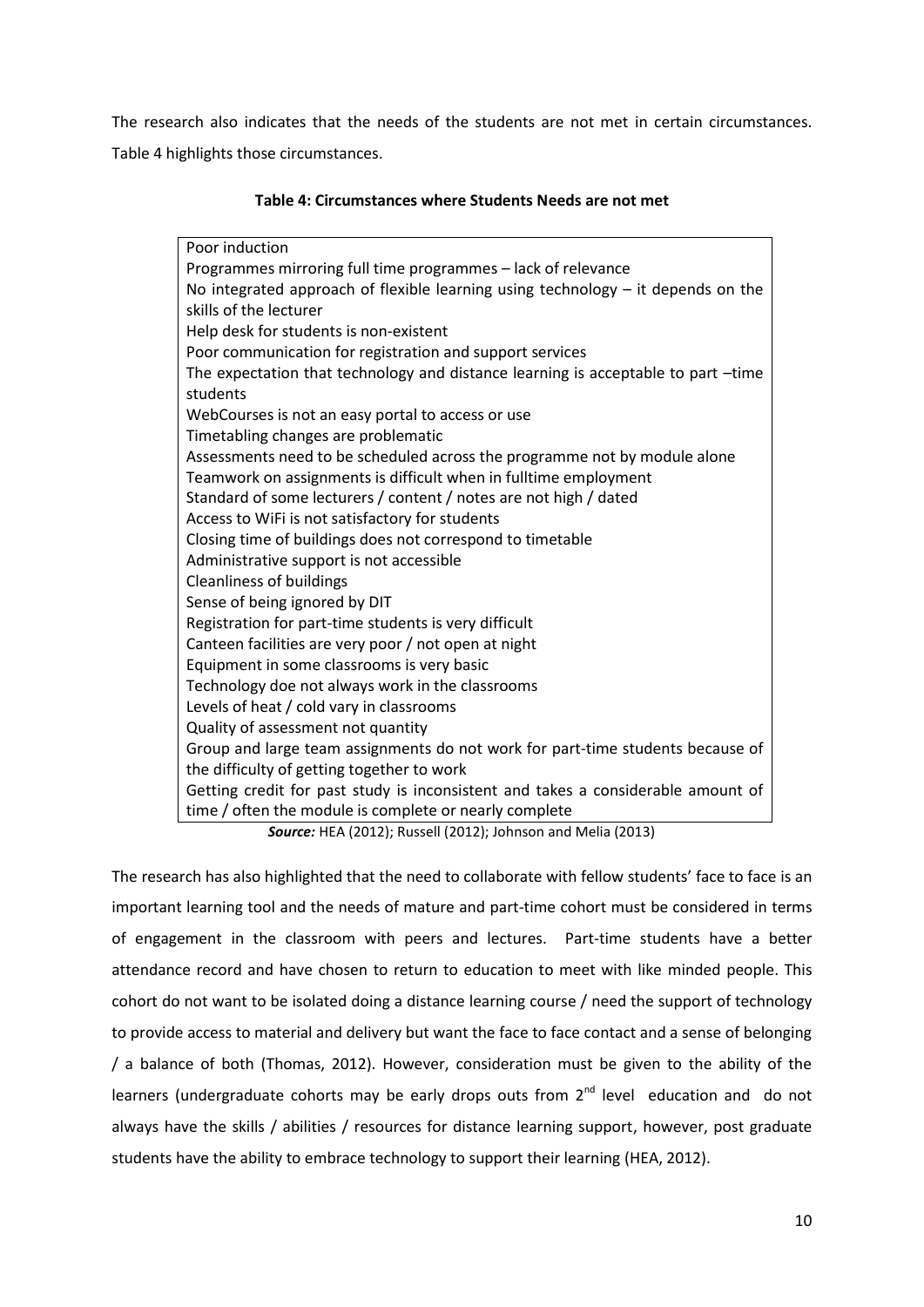The research carried out by Johnson and Melia (2013) has also indicated that the mix of semesterisation delivery, block delivery of modules and projects worked well for students and suited their work schedules. Students chose the level six programme as the most suitable route to returning to part-time education because it allowed them a clear progression path to a level seven qualification but also provided them with a distinct qualification after two years and provided a number of modules that were totally suited to their industrial and work needs (Johnson and Melia, 2013).

The next section draws some conclusions to the literature research.

#### **4. Conclusions**

The purpose of this paper was to investigate the nature of part-time student provision within DIT, using policy and strategy documents. The purpose was also to investigate the needs of part-time students and following these considerations provide recommendations for the future development of part-time student education at DIT.

The research showed that while part-time education is an important element of education at DIT, the focus is still on full-time education where the students get the better resources and attention from administration. However, it is evident from research carried out that a strategy for part-time education is being developed as one of the targets for Technological University status is 30% of the combined student population.

The research suggests that significant advances have been made by Irish higher education Institutions in the innovative use of technology and virtual learning environments. However, the research also suggests that DIT are finding this to be a challenge and that students perceive that the use of innovative technology is piecemeal and the level of usage depends on the skills of the lecturer, a worrying finding.

It is apparent from the research that there are different strategies to assist part-time students such as modular study, specific technological support and out-reach programmes. It is also apparent that in order to increase the numbers studying part-time there is a need to work with local and national business stakeholders and collaborate with employers, County Enterprise Boards and area partnerships. The development of DITs unique selling points such as the wide variety of programmes, its own awarding status, and reputation will assist in the growth of part-time numbers for the attainment of Technological University status.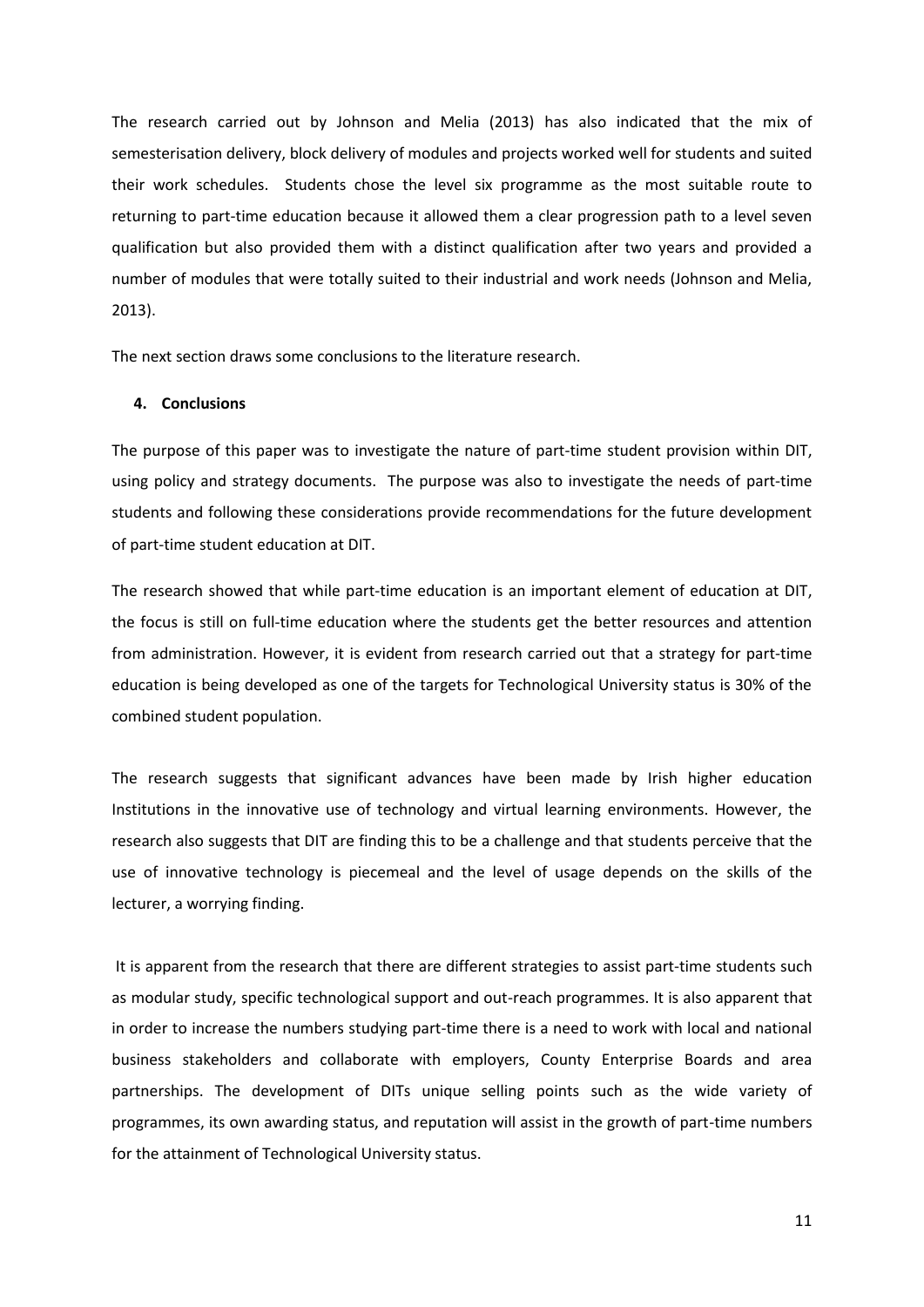It is possible to suggest that the challenges facing DIT in the development of part-time education are many and varied and are indeed stumbling blocks that are making it difficult to develop this aspect of its provision. It can be concluded that the lack of administration supporting part-time education provision is one of the major concerns and that the lack of an integrated technological system and platform / WiFi / Blended learning platforms and WebCourses are inhibiting growth of part-time education. Constraints such as financial, access to buildings at night and weekends, the ban on overtime, limited resources and facilities available, provision of support services are impacting on the quality and quantity of part-time provision. The provision of a wider choice of modules to support programmes is limited because of the physical location of the different campuses. In addition, a number of issues have been highlighted as presented in table 3. It is clear from the research that student needs are not being met because of these constraints

The research highlighted that the need to collaborate with fellow students' face to face is an important learning tool and the needs of mature and part-time cohorts must be considered in terms of engagement in the classroom with peers and lectures. Part-time students have a better attendance record and have chosen to return to education to meet with like minded people. It is also possible to argue that this cohort of student need technology to support their return to education but do not necessarily want technology to take away from their face-to-face interaction but that it supports their learning.

It is possible to conclude that students find the benefits they gain from part-time education far outweigh the challenges and that more students will return to education on a part-time basis in the future.

This research paper is limited in terms of the research in that it is a secondary research analysis only. Primary research would enhance this paper. A working group and the continued development of a strategy for part-time education is an important next step.

The next section presents future recommendations for part-time education in DIT.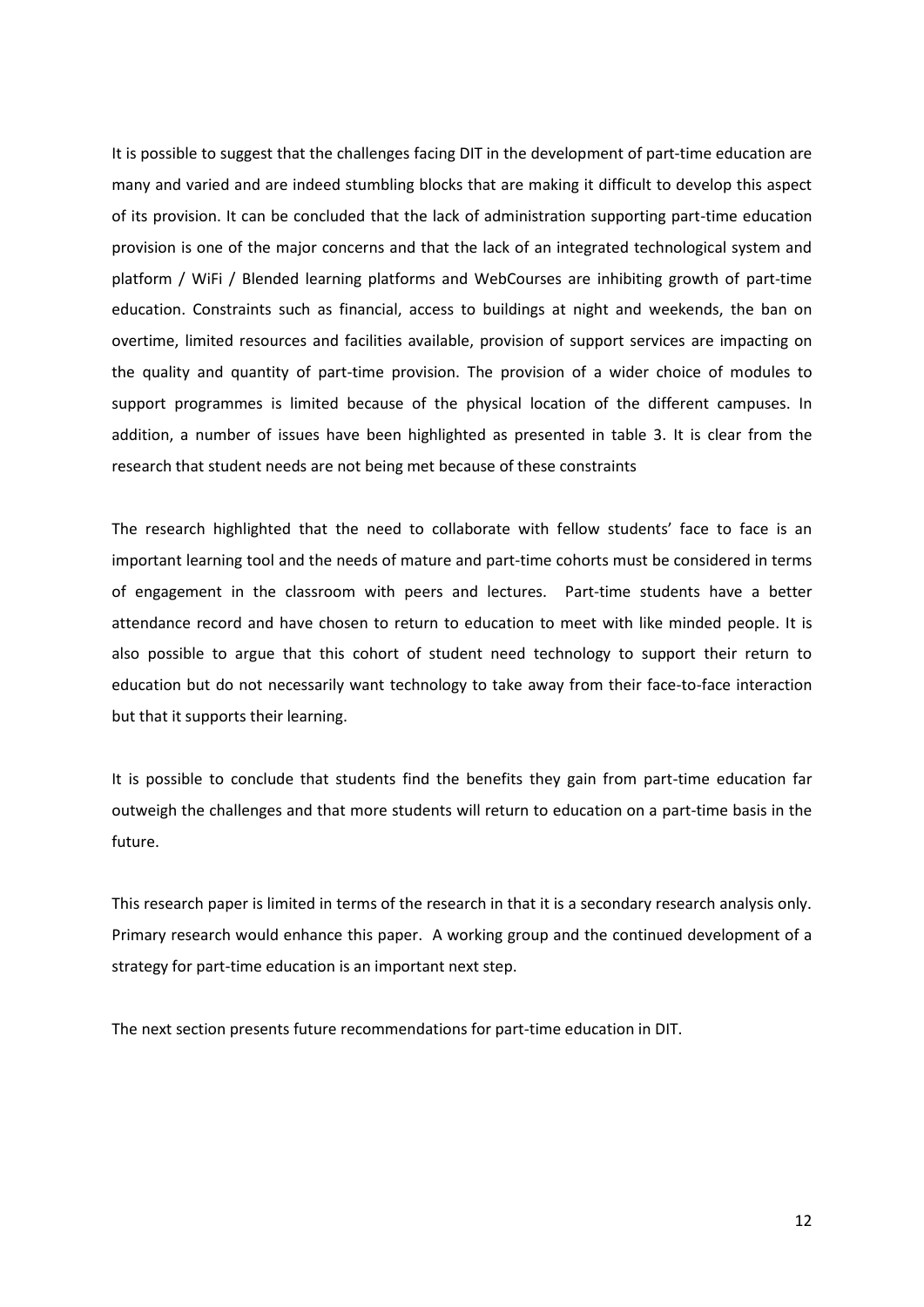#### **5. Recommendations**

This section of the paper presents a number of recommendations for the development of part-time education at DIT. These recommendations are developed as a result of the analysis of the literature.

It is possible to recommend a working group to continue to develop part-time education within DIT or to extend the brief of the part-time programme committee chaired by Dr. Paul O'Sullivan. The commitment to lifelong and flexible learning by the Department of Education and Skills needs to be continued and developed as part of this brief.

In terms of funding part-time education; it would be important to focus on Springboard and other funding initiatives and to widen the sources of funding. Targeted funding (Strategic Innovation Fund) needs be developed further. It would also be important to provide clear information to all students considering part-time education on the funding avenues, eligibility and application.

Continued development of blended learning technologies' and access / resources / platforms is recommended with additional training for all students in their first months of starting a part-time programme This would also involve an innovative integrated use of technology for off-campus learning. In addition, the use of all aspects of technology should be explored with an investment in cutting edge simulation packages for all programmes.

Easier access to information needs to be considered and that includes a focus on the provision of administrative staff for part-time students.

Recognition of prior learning facilities and resources for administration need to be developed in order that students receive accreditation for prior learning quickly so that they do not have to attend any lectures / complete assignments / sit exams for any module they are seeking APL.

It would be important to update the DIT website for part-time and CPD education which would make it more user-friendly and easier to access.

An integrated application and registration system is an essential requirement if DIT is to increase part-time numbers. Currently a pilot scheme is being tested but this needs to be implemented before the next intake of part-time students. The application system needs to allow programme leaders access to monitor applications and interact with applicants so that they are called for interview in a timely manner following their initial application (where interviews are part of the application process). On-line registration should be facilitated from this system.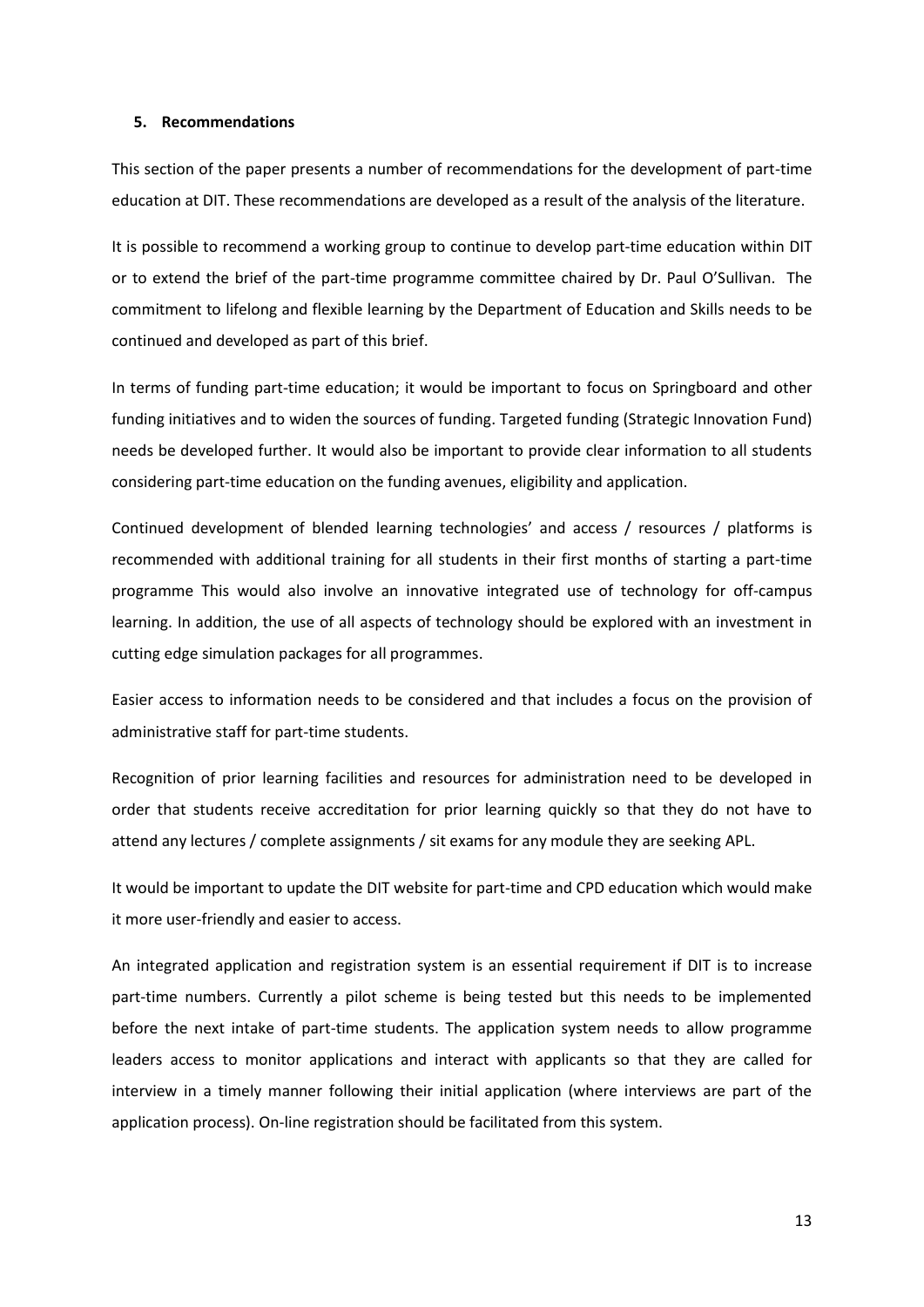The continued development of CPD modules needs to be addressed and managed. Clear progression paths from CPD modules to certificates and degrees are recommended with the information freely available to all potential students choosing the CPD route. Funding for CPD modules needs to be ring-fenced so that this aspect of part-time and lifelong learning can be developed further.

It would be important to provide a dedicated administration desk open for part-time students during their first month in the colleges. This desk should be available at night and at weekends when the students are actually on each college campus.

The timely implementation of the communications and marketing plan for part-time programmes should be actioned with innovative approaches to open days developed to attract additional students. Highlighting DITs unique selling points such as the wide variety of programmes, its own awarding body and reputation should be important elements of the communications plan for the recruitment of part-time students.

It would be important to carry out additional research on how students come to choose a DIT programme as this information would be invaluable for target marketing.

Consideration needs to be given to the method and type of delivery of programmes / modules on part-time programmes. For example programmes of shorter duration, block modules, summer schools, combination of blended learning and face-to-face interaction and project work are possibilities.

The implementation of the recommendations from the HEA (2012) document on Part-time Education and Training in Ireland is recommended. *(Transform systems of guidance and information for part-time and adult learners, Develop proposals on financial support for part-time students, Develop an accessible common application route for all part-time students, provide targeted support for first time mature students in part-time education, strengthen the evidence base on background and routes of entry of part-time students with a view for developing new policy in this area, set national and local targets for flexible and life long learning, develop detailed proposals to promote access for people with disabilities, support excellence in teaching, academic and pastoral supports as part of part-time education).*

The recommendations arising from the College of Engineering and Built Environment report of the Sub-Group on CPD and Part-Time Programmes to College executive (2012) are timely and should be implemented. *(An office and function with responsibilities for part-time and CD studies, a review of programme coordination, specialist marketing for part-time and CPD programmes, funding for part-time and CPD programmes, resources including dedicated resources / classrooms for high profile CPD modules / programmes, a review of the fee structures, delivery strategies and staff training)*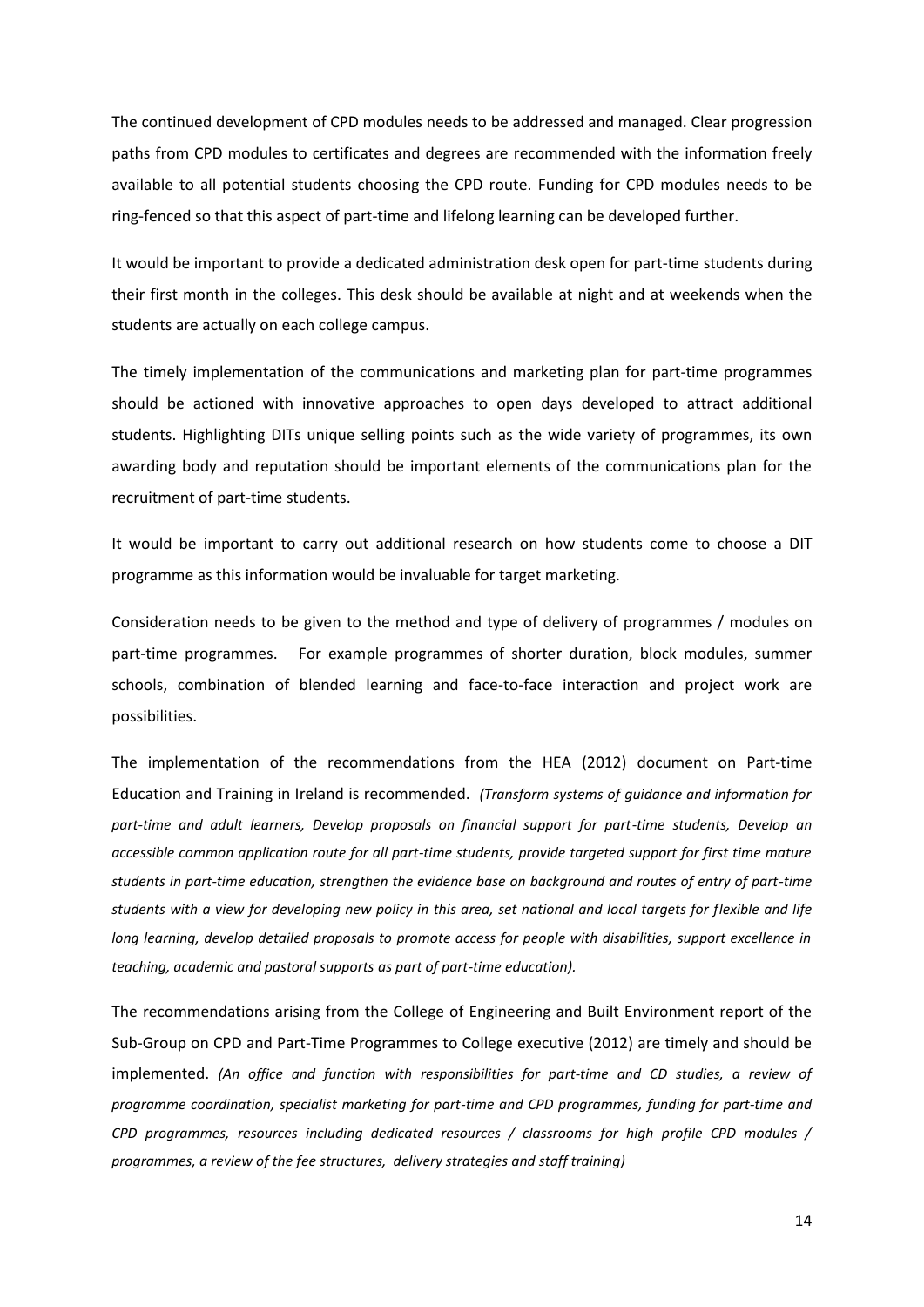The research has highlighted that there is a higher participation and retention at level 6 and level 7 programmes. It would be important to recognise this and continue to provide these programmes and develop new programmes at these levels with progression paths developed to level 8 and 9.

A well developed induction programme is recommended for all part-time students. This programme should contain elements of: programme details, lecturing and administration team, exemption and APL process, Timetabling and assessment calendar, returning to learning as a part-time student, the electronic classroom, returning to study skills, support services, health and safety and an induction pack / student handbook.

The adoption and implementation of the above recommendations will impact favourably on the achievement of the 30% target of all students to be lifelong learning students enrolled in professional focused programmes and industry up-skilling for the designation of Technological University status.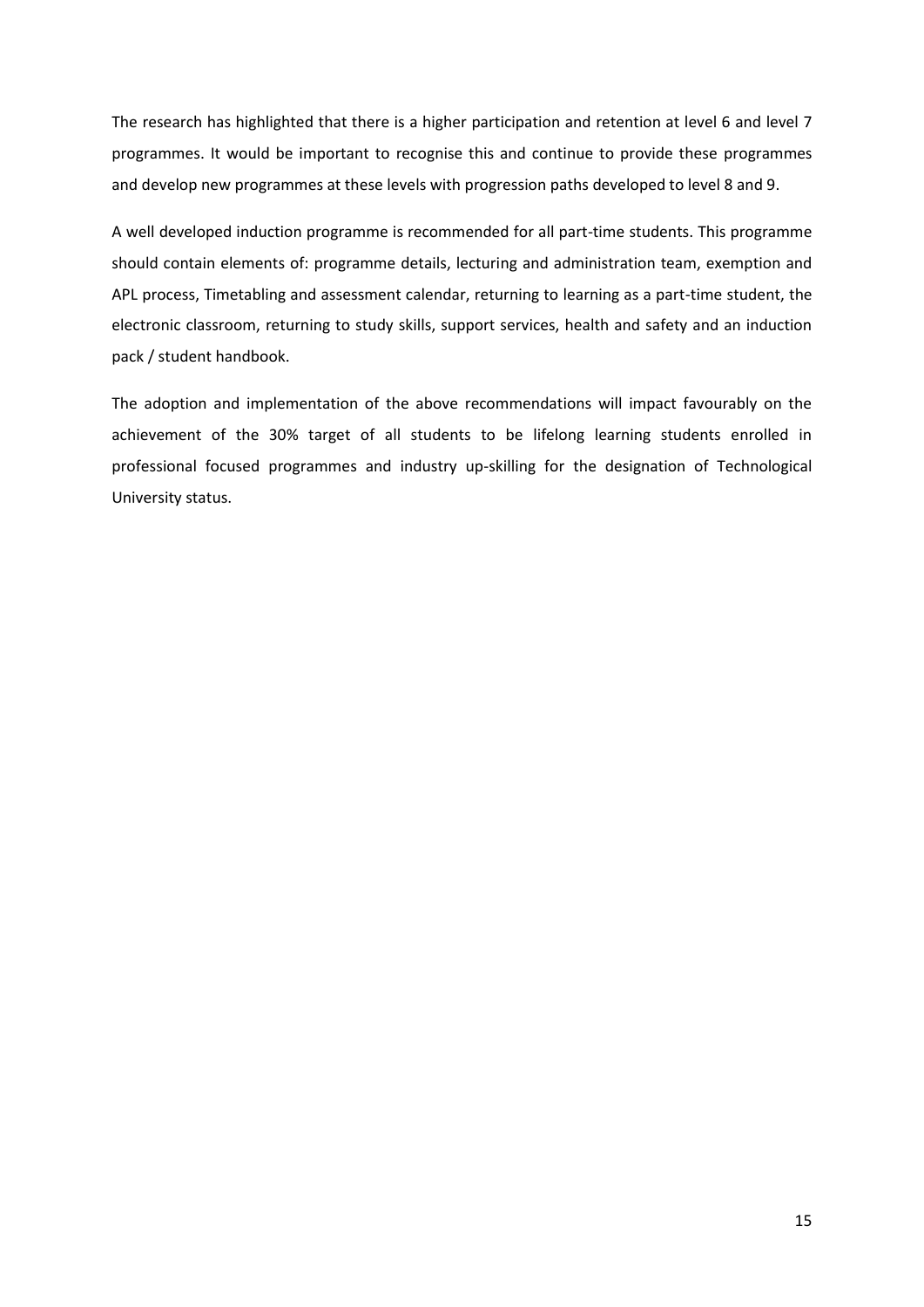## **References:**

College of Engineering and Built Environment (2012) Report of the Sub-Group on CPD and Part-Time Programmes to College Executive. DIT. Dublin.

Darmody, M., and Flemming, B. (2009). The Balancing Act…. Irish Part -Time Undergraduate Students in Higher Education. Irish Educational Studies. Dublin.

Department of Higher Education and Skills (2011) National Strategy for Higher Education to 2030: Hunt Report. Department of Higher Education and Skills. Dublin.

Dublin Institute of Technology (2012) Part time returns to the HEA for 2012 – 2013 and 2010 – 2011.

Expert Group on Future Skills Needs (2007) National Skills strategy to 2020; Tomorrows Skills: Towards a National Skills Strategy.

HEA (2008). National Plan for Equity of Access to Higher Education 2008 – 2013. HEA. Dublin.

HEA (2011) EUROStudent Survey HEA. Dublin.

HEA (2012) Part-time Higher Education and Training in Ireland: Current Policy, Practice and Options for the Future. Consultation Paper May. Higher Education Authority, Dublin.

HEA (2012) Towards a Future Higher education Landscape. February, HEA. Dublin.

HEA (2012). Statistical returns part-time participation 2012 – 2011. HEA. Dublin.

HEA, (2012). Evaluating the impact of Springboard. HEA. Dublin.

Institutes of Technology Ireland (2012) Enhancing Flexibility in Higher Education; A Report on the Supported Flexible Learning Project. DIT Dublin.

Johnson, C., and Melia, DM. (2012). Higher Certificate in Hospitality Services Management. Minor Amendments made to the Programme in 2011: Rationale and Development. Unpublished.